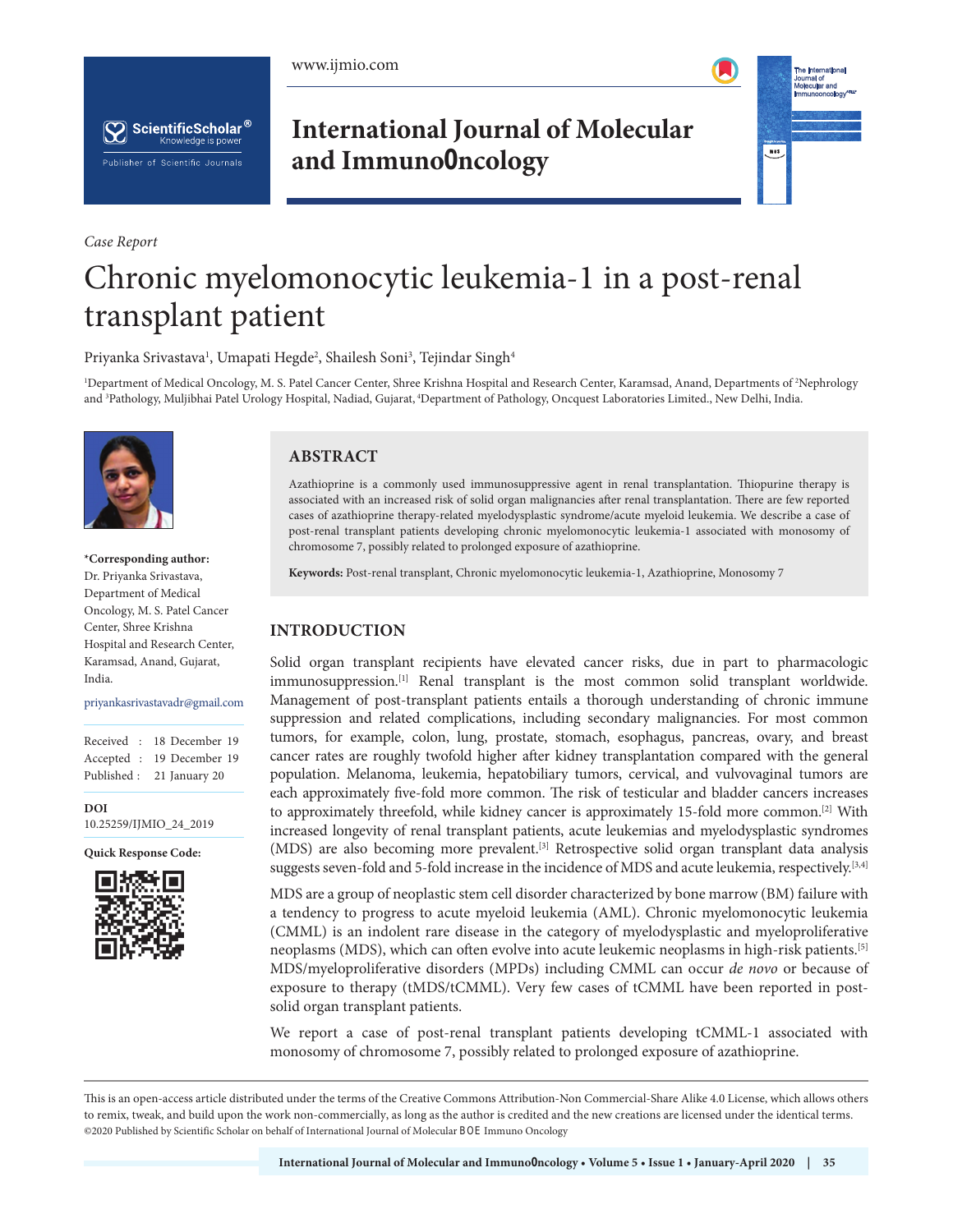## **CASE REPORT**

The patient, a 45-years-old gentleman, was evaluated at nephrology institute in February 2009 for end-stage renal disease due to diabetic nephropathy requiring hemodialysis. He had a history of uncontrolled diabetes for 7 years, diabetic retinopathy and hypertension for 2 years. He subsequently underwent a spousal renal transplant uneventfully on April 17, 2009. He received interleukin-2 receptors blocker (Inj Daclizumab) as induction agent and cyclosporine, azathioprine, and prednisolone for maintenance therapy. Post-transplantation he had good graft function. He remained in good health until 2016 when the patient started developing intermittent low-grade fever. Hemogram done in August 2016 was suggestive of mild leukocytosis and monocytosis. In January 2017, the patient developed febrile neutropenia; immunosuppression was stopped and treated with antibiotics and growth factors. Immunosuppressive medications were restored on recovery of the leukopenia. In November 2017, the patient developed the acute coronary syndrome, requiring percutaneous transluminal coronary angioplasty with drug eluting stent and antiplatelet medications aspirin and clopidogrel were started. Since November 2017 patient developed worsening bicytopenia (anemia and thrombocytopenia) with monocytosis and was referred for hematological evaluation.

On physical examination, the patient had pallor, ecchymotic patches over the skin and mild hepatosplenomegaly.

Blood investigations were as follows: White blood cell was  $9.6 \times 10^9$ /L, hemoglobin of 4.6 mmol/L, and platelet level of  $168 \times 10^9$  6 mmol/L. The differential on the complete blood count revealed a monocytic hyperproliferation at 25% with (5%) promonocytes, (20%) lymphocytes, (5%) blast cells, and (45%) segmented neutrophils. Peripheral smear examination was suggestive of anisopoikilocytosis, macroovalocytosis, dysmyelopoiesis, dysmyelopoiesis, and reduced thrombocytes.

BM aspiration was hypercellular with overall cellularity of 50–55%, with M:E ratio of 2.2:1, differential counts were suggestive of monocytes 15%, promonocytes 12%, blast 07%. Dyserythropoiesis and dysmyelopoiesis are shown in Figure 1. BM biopsy revealed infiltration by atypical cells which were large, having vesicular nuclei with prominent nucleoli in many of them with moderate to abundant cytoplasm [Figure 2].

BM flow cytometry was as follows: About 21.3% monocytic cells with partial dim CD56 expression, 7.6% myeloid blasts, 0.1% mature b-lymphoid cells, and 5.2% mature t-lymphoid cells with rest of the cells being maturing myelocytes.

Fluorescence *in situ* hybridization (FISH): Monosomy 7 was observed in 90% cells [Figure 3]. Monosomy 5, chromosome



**Figure 1:** (a) Bone marrow aspiration  $\times$ 400 (b) bone marrow aspiration ×1000.



**Figure 2:** (a) Bone marrow biopsy  $\times$ 400 (b) bone marrow biopsy ×1000.

8 abnormality, Del 20, *BCR/ABL1*, *FIP1L1-PDGFRA,* and *ETV6/PDGFRB* translocations were negative.

CMML was diagnosed based on the peripheral monocyte proliferation  $>1 \times 10^9$ /L documented for 3 months, <20% blasts, and BM pathological findings consistent with both myeloproliferative and dysplastic features. The absence of Philadelphia chromosome and of a PDGFRA rearrangement on FISH along with clonal cytogenetic abnormality of Monosomy 7 in the bone marrow confirms the diagnosis of CMML.

The patient was treated with azacitidine and supportive care. He received two cycles of azacitidine. The clinical course was complicated with febrile neutropenia, transfusion dependence, labile hyperglycemia, and worsening of renal function. After the second cycle of chemotherapy, patient developed lower respiratory tract infection and succumbed to acute respiratory distress syndrome.

## **DISCUSSION**

CMML is a rare disease. As per the WHO classification, CMML is classified under the category of myelodysplastic/ MPD (MDS/MPD).[5] MDS/MPDs, including CMML, can occur de novo or as a result of exposure to therapy. tMDS/AML have been reported after exposure to alkylating agents, topoisomerase II inhibitors and radiation therapy.[6] These chemotherapy agents and radiation therapy are conventionally used to treat a variety of primary malignancies such as Hodgkin's lymphoma, non-Hodgkin's lymphoma, acute leukemia, sarcoma, breast, ovarian, and testicular cancers. The median time to develop tMDS/AML is 3–5 years. However, the incidence of secondary malignancies